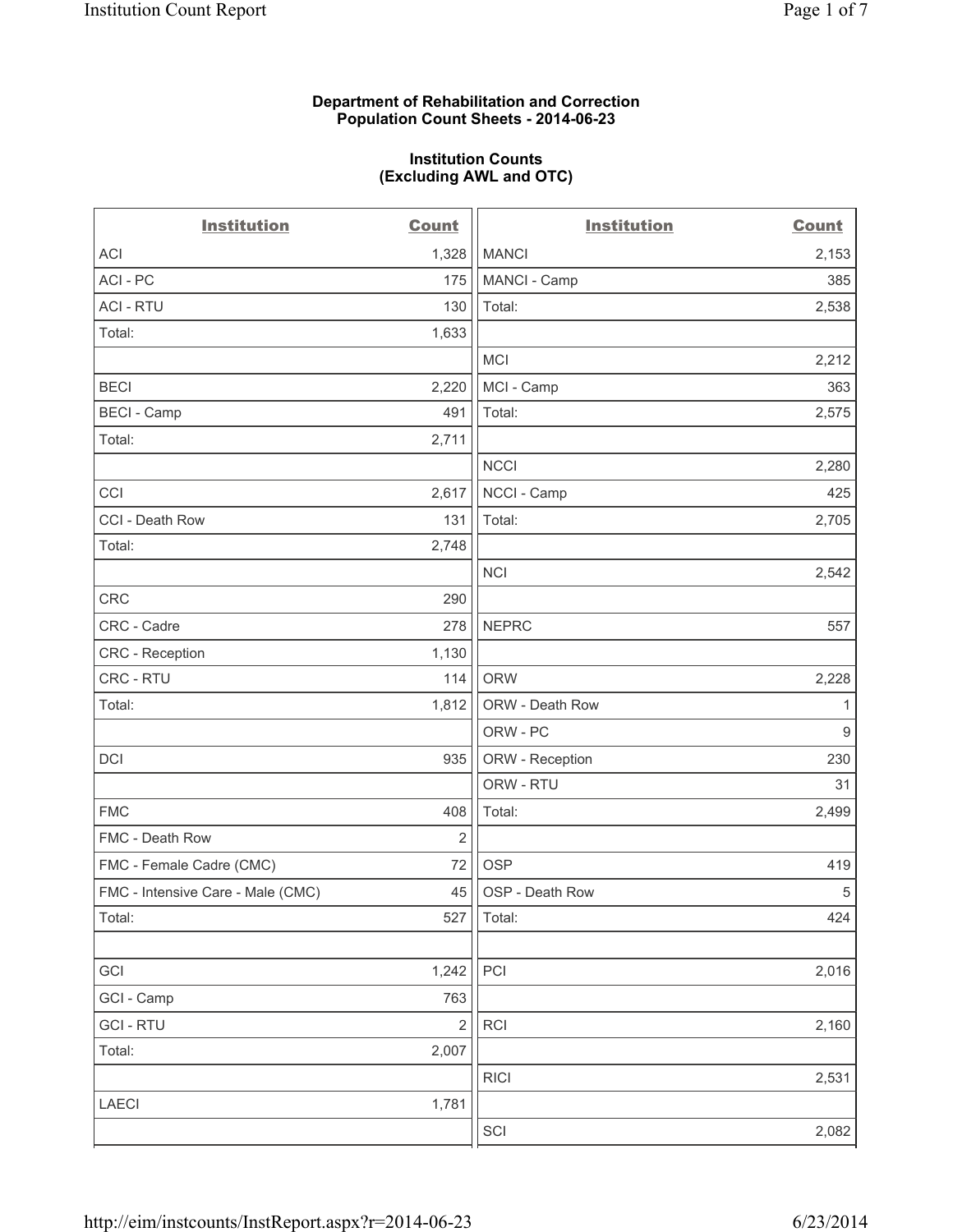| LECI                     | 2,279 |                |                          |        |
|--------------------------|-------|----------------|--------------------------|--------|
| LECI - Camp              | 191   | <b>SOCF</b>    |                          | 1,052  |
| Total:                   | 2,470 | SOCF - RTU     |                          | 65     |
|                          |       | Total:         |                          | 1,117  |
| LOCI                     | 2,289 |                |                          |        |
|                          |       | <b>TCI</b>     |                          | 1,106  |
| <b>LORCI</b>             | 246   | TCI - Camp     |                          | 421    |
| LORCI - Cadre            | 223   | Total:         |                          | 1,527  |
| <b>LORCI - Reception</b> | 1,089 |                |                          |        |
| Total:                   | 1,558 | <b>TOCI</b>    |                          | 1,012  |
|                          |       |                |                          |        |
| <b>MACI</b>              | 1,035 | <b>WCI</b>     |                          | 1,331  |
| MACI - Minimum           | 1,425 | <b>WCI-RTU</b> |                          | 34     |
| MACI - Youth             | 26    | Total:         |                          | 1,365  |
| Total:                   | 2,486 |                |                          |        |
|                          |       |                | <b>Total Population:</b> | 50,607 |

\* The Total Population includes 37 Offenders with Reason Codes 30 & 31.

\*\* The Total Population includes 29 Offenders with Reason Code 0A.

## **Male Population by Security Level (Include AWL and Exclude OTC)**

| $\frac{1}{2}$          |             |            |          |              |  |  |
|------------------------|-------------|------------|----------|--------------|--|--|
| <b>Security Level</b>  | <b>Body</b> | <b>AWL</b> | $(-OTC)$ | <b>Total</b> |  |  |
| Total Level 5          | 109         | 0          | 0        | 109          |  |  |
| Total Level 4          | 1,711       | 18         | 12       | 1,717        |  |  |
| Total Level 3          | 11,401      | 111        | 89       | 11,423       |  |  |
| Total Level 2          | 17,301      | 255        | 161      | 17,395       |  |  |
| Total Level 1          | 15,803      | 224        | 106      | 15,921       |  |  |
| <b>Total Death Row</b> | 138         | 0          | 0        | 138          |  |  |
| <b>Total Male</b>      | 46,463      | 608        | 368      | 46,703       |  |  |

# **Female Population by Institution (Include AWL and Exclude OTC)**

| <b>Institution</b>       | <b>Body</b> | <b>AWL</b> | $(-OTC)$ | <b>Total</b> |
|--------------------------|-------------|------------|----------|--------------|
| <b>DCI</b>               | 935         | 6          | 5        | 936          |
| <b>FMC</b>               |             | 5          |          | 11           |
| FMC - Female Cadre (CMC) | 72          |            |          | 72           |
| <b>NEPRC</b>             | 557         |            | 2        | 562          |
| <b>ORW</b>               | 2,228       | 69         | 35       | 2,262        |
| ORW - Death Row          |             | 0          |          |              |
| ORW - PC                 | 9           | 0          | O        | 9            |
| ORW - Reception          | 230         |            |          | 230          |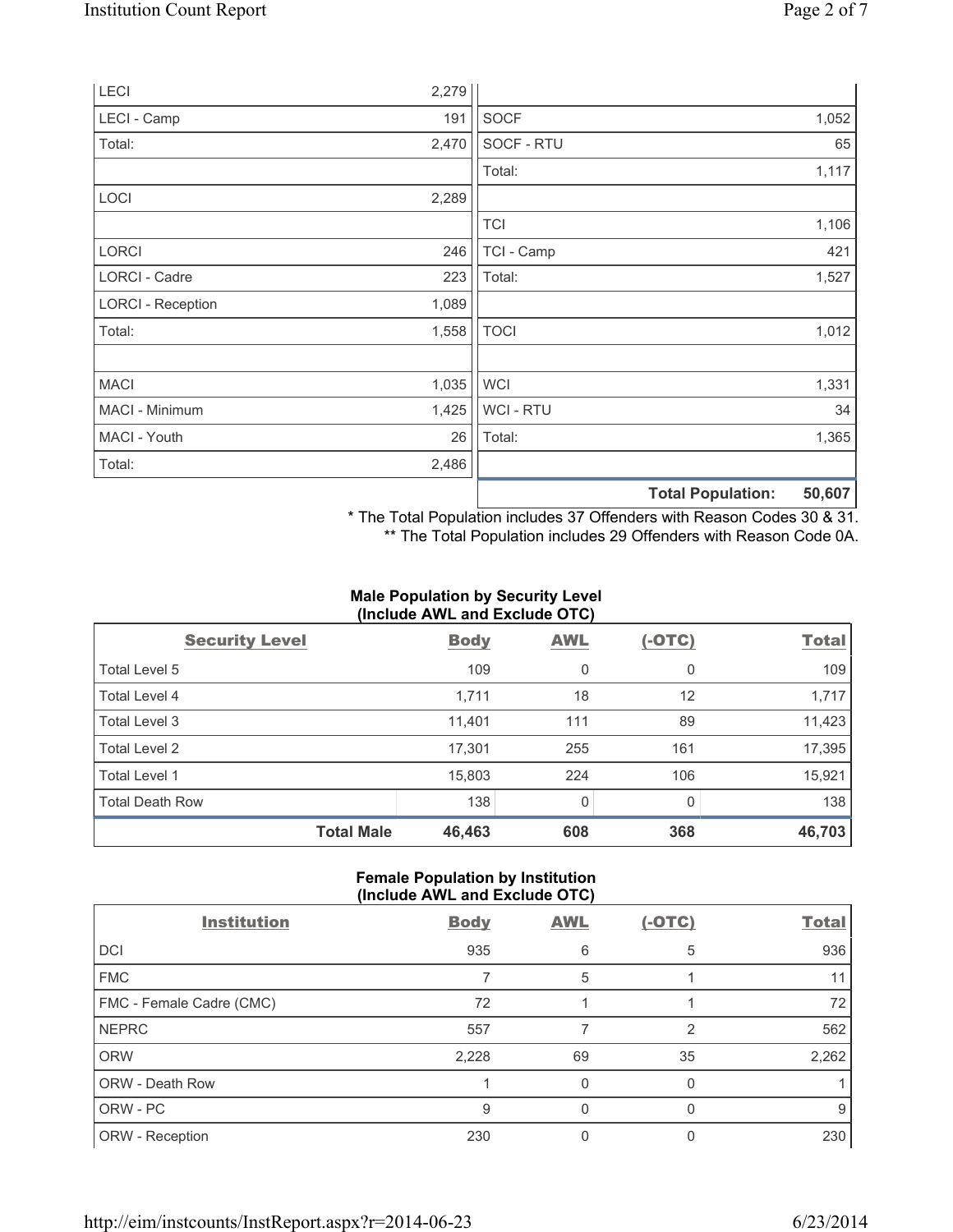| ORW - RTU |                          | 31     |     |     |        |
|-----------|--------------------------|--------|-----|-----|--------|
|           | <b>Total Female</b>      | 4.070  | 88  | 44  | 4.114  |
|           |                          |        |     |     |        |
|           | <b>Total Population:</b> | 50,533 | 696 | 412 | 50,817 |

#### **Male Population by Institution: Security Level 5 (Include AWL and Exclude OTC)**

| <b>Institution</b>   | <b>Body</b> | <u>AWL</u> | $(-OTC)$ | <b>Total</b> |
|----------------------|-------------|------------|----------|--------------|
| <b>OSP</b>           | 109         |            |          | 109          |
| <b>Total Level 5</b> | 109         |            |          | 109          |

# **Male Population by Institution: Security Level 4 (Include AWL and Exclude OTC)**

| <b>Institution</b>                | <b>Body</b>               | <b>AWL</b>          | $(-OTC)$            | <b>Total</b>              |
|-----------------------------------|---------------------------|---------------------|---------------------|---------------------------|
| <b>ACI</b>                        | 1                         | 0                   | 0                   | 1                         |
| ACI-PC                            | $\sqrt{3}$                | $\mathsf{O}\xspace$ | $\mathsf{O}\xspace$ | $\sqrt{3}$                |
| CRC                               | $\ensuremath{\mathsf{3}}$ | 0                   | 0                   | $\ensuremath{\mathsf{3}}$ |
| FMC - Intensive Care - Male (CMC) | 1                         | 0                   | 0                   | 1                         |
| LECI                              | $\overline{7}$            | $\mathsf{O}\xspace$ | $\mathsf{O}\xspace$ | $\overline{7}$            |
| LORCI                             | $\sqrt{5}$                | $\mathbf{1}$        | 0                   | 6                         |
| <b>LORCI - Reception</b>          | 3                         | 0                   | $\mathbf 0$         | $\sqrt{3}$                |
| <b>MANCI</b>                      | $\overline{5}$            | $\mathbf{1}$        | 1                   | $\sqrt{5}$                |
| <b>MCI</b>                        | $\overline{2}$            | $\mathsf{O}\xspace$ | $\boldsymbol{0}$    | $\sqrt{2}$                |
| <b>OSP</b>                        | 304                       | 5                   | 3                   | 306                       |
| RCI                               | 21                        | $\mathbf 0$         | $\mathbf 0$         | 21                        |
| SCI                               | $\overline{2}$            | 0                   | $\mathbf 0$         | $\overline{2}$            |
| <b>SOCF</b>                       | 1,041                     | 6                   | 6                   | 1,041                     |
| SOCF - RTU                        | 63                        | $\mathsf{O}\xspace$ | $\mathsf{O}\xspace$ | 63                        |
| <b>TCI</b>                        | 14                        | $\overline{2}$      | $\mathsf{0}$        | 16                        |
| <b>TOCI</b>                       | 232                       | $\sqrt{2}$          | 1                   | 233                       |
| <b>WCI</b>                        | $\sqrt{3}$                | $\mathbf{1}$        | 1                   | $\ensuremath{\mathsf{3}}$ |
| WCI - RTU                         | 1                         | $\mathbf 0$         | 0                   | 1                         |
| <b>Total Level 4</b>              | 1,711                     | 18                  | 12                  | 1,717                     |

## **Male Population by Institution: Security Level 3 (Include AWL and Exclude OTC)**

| <b>Institution</b> | <b>Body</b> | <b>AWL</b> | $(-OTC)$ | <b>Total</b>    |
|--------------------|-------------|------------|----------|-----------------|
| ACI                | 22          |            |          | 22              |
| ACI-PC             | 74          |            |          | 74 <sub>1</sub> |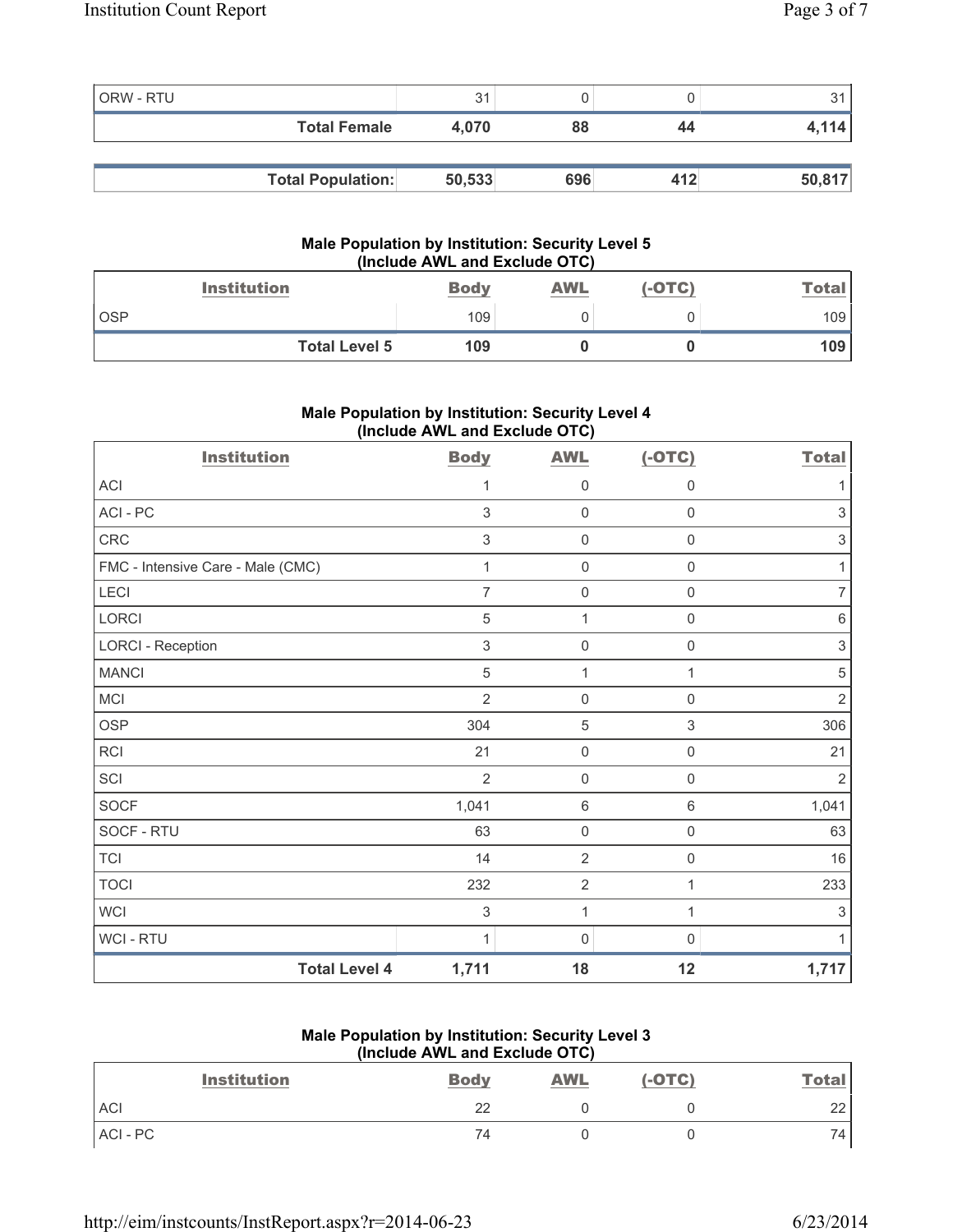| <b>Total Level 3</b>              | 11,401           | 111                 | 89                  | 11,423           |
|-----------------------------------|------------------|---------------------|---------------------|------------------|
| WCI - RTU                         | 33               | $\mathsf{O}\xspace$ | $\mathsf{O}\xspace$ | 33               |
| <b>WCI</b>                        | 1,261            | 11                  | $\overline{7}$      | 1,265            |
| <b>TOCI</b>                       | 736              | $\mathbf 2$         | $\overline{2}$      | 736              |
| TCI - Camp                        | $\mathbf{1}$     | $\mathsf{O}\xspace$ | $\mathsf{O}\xspace$ | $\mathbf{1}$     |
| <b>TCI</b>                        | 1,007            | $\,6\,$             | $\overline{4}$      | 1,009            |
| SOCF - RTU                        | $\sqrt{2}$       | $\mathsf{O}\xspace$ | $\mathsf{O}\xspace$ | $\sqrt{2}$       |
| <b>SOCF</b>                       | 11               | $\,0\,$             | 0                   | 11               |
| SCI                               | $\overline{2}$   | $\mathbf 0$         | 0                   | $\sqrt{2}$       |
| <b>RICI</b>                       | $\overline{7}$   | $\mathsf 0$         | $\mathsf 0$         | $\overline{7}$   |
| <b>RCI</b>                        | 1,968            | 17                  | 17                  | 1,968            |
| PCI                               | 49               | $\overline{4}$      | $\mathbf{1}$        | 52               |
| <b>OSP</b>                        | 1                | $\mathbf 0$         | $\mathsf 0$         | $\mathbf{1}$     |
| NCI                               | $10$             | $\mathsf 0$         | $\mathsf{O}\xspace$ | $10$             |
| <b>NCCI</b>                       | 16               | $\mathsf{O}\xspace$ | $\mathsf{O}\xspace$ | 16               |
| <b>MCI</b>                        | 10               | $\mathbf{1}$        | 1                   | $10$             |
| <b>MANCI</b>                      | 2,064            | 14                  | 11                  | 2,067            |
| MACI - Youth                      | $\overline{4}$   | $\mathsf{O}\xspace$ | $\mathsf 0$         | $\overline{4}$   |
| <b>MACI</b>                       | 1                | $\mathsf{O}\xspace$ | $\mathsf{O}\xspace$ | 1                |
| <b>LORCI - Reception</b>          | 555              | $\boldsymbol{7}$    | 6                   | 556              |
| LORCI - Cadre                     | 220              | $\mathsf 0$         | $\mathsf{O}\xspace$ | 220              |
| LORCI                             | 63               | 14                  | $\boldsymbol{9}$    | 68               |
| LOCI                              | $\overline{2}$   | $\mathbf 0$         | $\mathsf{O}\xspace$ | $\sqrt{2}$       |
| LECI                              | 2,127            | 17                  | 15                  | 2,129            |
| <b>LAECI</b>                      | 14               | $\mathbf 0$         | $\mathsf{O}\xspace$ | 14               |
| GCI                               | $\mathbf{1}$     | $\mathsf 0$         | $\mathsf{O}\xspace$ | $\mathbf{1}$     |
| FMC - Intensive Care - Male (CMC) | 9                | $\mathsf{O}\xspace$ | $\mathsf 0$         | $\mathsf g$      |
| <b>FMC</b>                        | $\sqrt{5}$       | $\mathsf 0$         | $\mathsf{O}\xspace$ | $\,$ 5 $\,$      |
| CRC - RTU                         | 90               | $\mathbf 0$         | $\mathbf 0$         | $90\,$           |
| CRC - Reception                   | 754              | 13                  | 12                  | 755              |
| CRC - Cadre                       | 217              | $\mathbf 0$         | $\mathsf{O}\xspace$ | 217              |
| CRC                               | 47               | $\overline{4}$      | 3                   | 48               |
| CCI                               | $\boldsymbol{9}$ | $\mathsf{O}\xspace$ | $\mathsf{O}\xspace$ | $\boldsymbol{9}$ |
| <b>BECI</b>                       | $\hbox{9}$       | $\mathbf{1}$        | 1                   | $\boldsymbol{9}$ |

#### **Male Population by Institution: Security Level 2 (Include AWL and Exclude OTC)**

|            | <b>Institution</b> | <b>Body</b> | <b>AWL</b> | $(-OTC)$ | <u>Total</u> |
|------------|--------------------|-------------|------------|----------|--------------|
| <b>ACI</b> |                    | 554         |            |          | 555          |
|            |                    |             |            |          |              |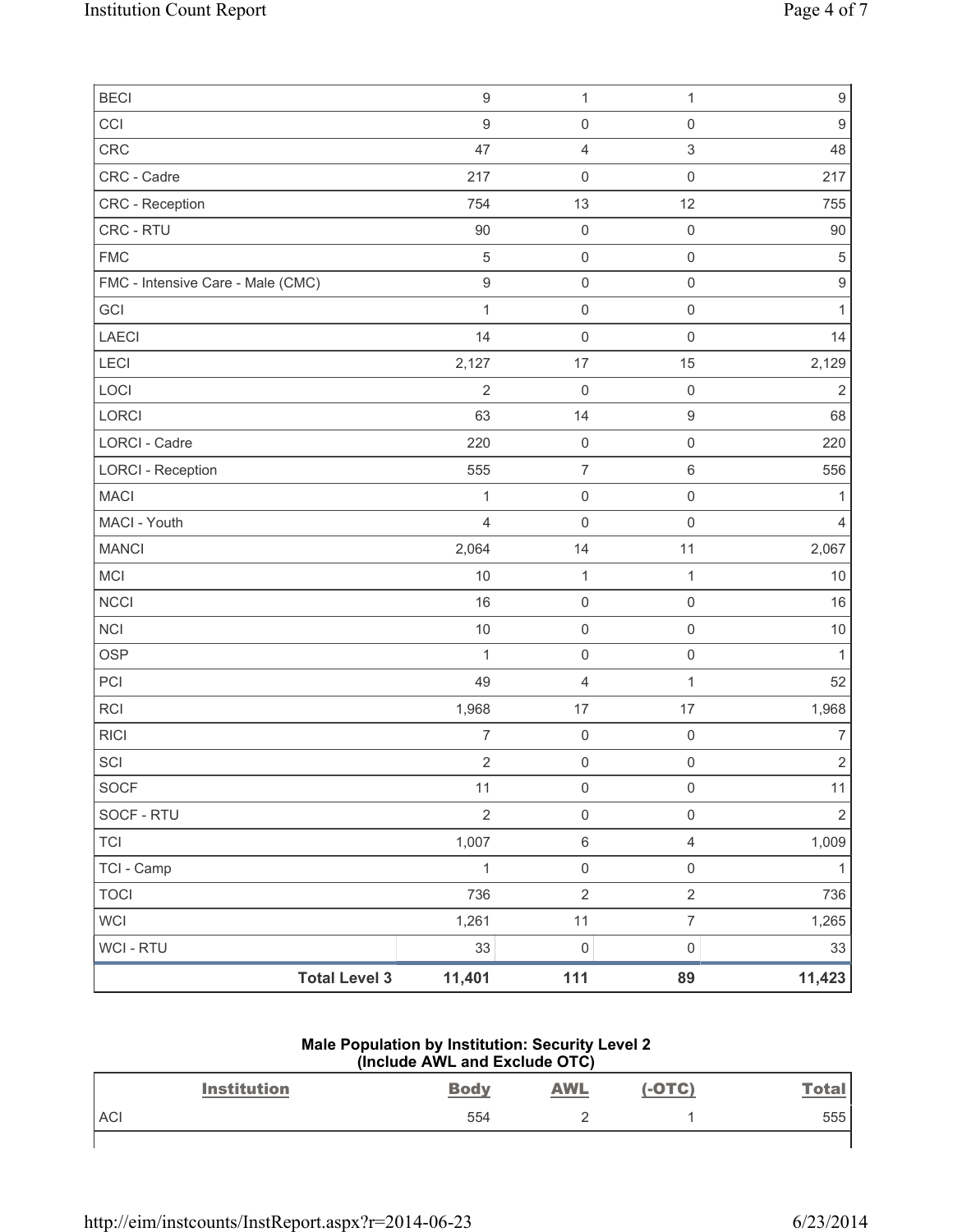| ACI - PC                          | 72           | $\mathsf{O}\xspace$ | $\mathsf{O}\xspace$       | 72                        |
|-----------------------------------|--------------|---------------------|---------------------------|---------------------------|
| <b>ACI - RTU</b>                  | 88           | $\mathsf{O}\xspace$ | $\mathsf{O}\xspace$       | 88                        |
| <b>BECI</b>                       | 1,505        | 20                  | 13                        | 1,512                     |
| CCI                               | 1,738        | 13                  | 10                        | 1,741                     |
| CRC                               | 111          | $\mathbf 1$         | $\mathsf 0$               | 112                       |
| CRC - Cadre                       | 54           | $\mathsf{O}\xspace$ | $\mathsf 0$               | 54                        |
| <b>CRC</b> - Reception            | 182          | $\overline{7}$      | $\,6$                     | 183                       |
| CRC - RTU                         | 17           | $\mathsf{O}\xspace$ | $\mathsf{O}\xspace$       | 17                        |
| <b>FMC</b>                        | 10           | $\mathsf{O}\xspace$ | $\mathsf 0$               | $10$                      |
| FMC - Intensive Care - Male (CMC) | 24           | $\mathbf{1}$        | $\mathsf{O}\xspace$       | 25                        |
| GCI                               | 746          | 10                  | $\ensuremath{\mathsf{3}}$ | 753                       |
| <b>LAECI</b>                      | 1,208        | 30                  | 20                        | 1,218                     |
| LECI                              | 138          | $\mathbf 0$         | $\mathbf 0$               | 138                       |
| LOCI                              | 1,052        | 12                  | 10                        | 1,054                     |
| LORCI                             | 103          | 14                  | $\boldsymbol{9}$          | 108                       |
| LORCI - Cadre                     | $\sqrt{3}$   | $\mathsf 0$         | $\mathsf{O}\xspace$       | $\ensuremath{\mathsf{3}}$ |
| <b>LORCI - Reception</b>          | 332          | 15                  | 13                        | 334                       |
| <b>MACI</b>                       | 1,034        | $\sqrt{5}$          | $\overline{2}$            | 1,037                     |
| MACI - Youth                      | 22           | $\mathsf{O}\xspace$ | $\mathsf{O}\xspace$       | 22                        |
| <b>MANCI</b>                      | 73           | $\mathsf{O}\xspace$ | $\mathsf 0$               | 73                        |
| MANCI - Camp                      | $\mathbf{1}$ | $\mathsf{O}\xspace$ | $\mathsf{O}\xspace$       | $\mathbf{1}$              |
| MCI                               | 1,717        | 25                  | 17                        | 1,725                     |
| MCI - Camp                        | $\mathbf 1$  | 0                   | $\mathbf 0$               | $\mathbf{1}$              |
| <b>NCCI</b>                       | 1,639        | 24                  | 10                        | 1,653                     |
| NCCI - Camp                       | $\mathbf{1}$ | $\mathsf{O}\xspace$ | $\mathsf 0$               | $\mathbf{1}$              |
| <b>NCI</b>                        | 1,773        | 34                  | 27                        | 1,780                     |
| PCI                               | 798          | 16                  | 6                         | 808                       |
| <b>RCI</b>                        | 171          | $\mathsf{O}\xspace$ | $\mathsf{O}\xspace$       | 171                       |
| <b>RICI</b>                       | 938          | $10$                | 5                         | 943                       |
| SCI                               | 1,051        | 16                  | 9                         | 1,058                     |
| <b>TCI</b>                        | 31           | $\mathsf{O}\xspace$ | $\mathsf{O}\xspace$       | 31                        |
| TCI - Camp                        | $\mathsf 3$  | $\mathsf{O}\xspace$ | $\mathsf 0$               | $\sqrt{3}$                |
| <b>TOCI</b>                       | 44           | $\mathsf{O}\xspace$ | $\mathsf 0$               | 44                        |
| <b>WCI</b>                        | 67           | $\mathsf{O}\xspace$ | $\mathsf{O}\xspace$       | 67                        |
| <b>Total Level 2</b>              | 17,301       | 255                 | 161                       | 17,395                    |

# **Male Population by Institution: Security Level 1 (Include AWL and Exclude OTC)**

|            | <b>Institution</b> | <b>Body</b> | <b>AWL</b> | $(-OTC)$ | <b>Total</b> |
|------------|--------------------|-------------|------------|----------|--------------|
| <b>ACI</b> |                    | フ斥<br>◡     | -          |          | 753          |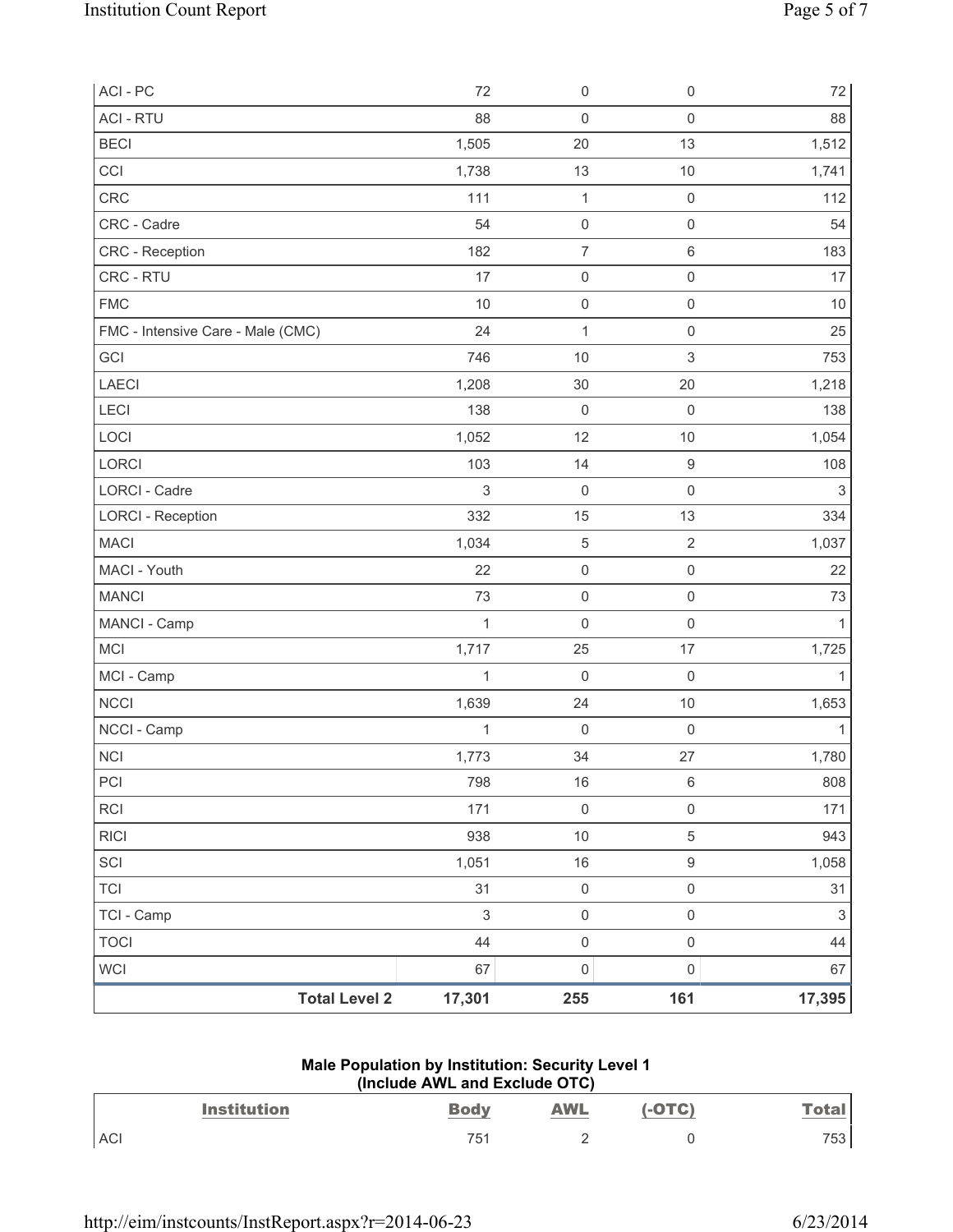| ACI - PC                          | 26             | $\mathsf{O}\xspace$       | $\mathsf{O}\xspace$ | 26             |
|-----------------------------------|----------------|---------------------------|---------------------|----------------|
| <b>ACI - RTU</b>                  | 42             | $\mathbf 0$               | $\mathsf{O}\xspace$ | 42             |
| <b>BECI</b>                       | 706            | 17                        | 6                   | 717            |
| <b>BECI</b> - Camp                | 490            | $\mathsf 0$               | $\mathsf{O}\xspace$ | 490            |
| CCI                               | 870            | $\,8\,$                   | $\mathbf{1}$        | 877            |
| CRC                               | 67             | $\overline{2}$            | $\overline{2}$      | 67             |
| CRC - Cadre                       | $\overline{7}$ | $\mathsf 0$               | $\mathsf{O}\xspace$ | $\overline{7}$ |
| CRC - Reception                   | 190            | $\ensuremath{\mathsf{3}}$ | 3                   | 190            |
| CRC - RTU                         | $\overline{7}$ | $\mathsf 0$               | $\mathsf{O}\xspace$ | $\overline{7}$ |
| <b>FMC</b>                        | 386            | $\,$ 3 $\,$               | $\mathbf{1}$        | 388            |
| FMC - Intensive Care - Male (CMC) | 11             | $\mathsf 0$               | $\mathsf{O}\xspace$ | 11             |
| GCI                               | 495            | 17                        | $\overline{7}$      | 505            |
| GCI - Camp                        | 763            | $\sqrt{2}$                | $\mathbf{1}$        | 764            |
| <b>GCI-RTU</b>                    | $\overline{2}$ | $\mathsf 0$               | $\mathsf 0$         | $\overline{2}$ |
| <b>LAECI</b>                      | 559            | $10$                      | $\boldsymbol{9}$    | 560            |
| LECI                              | $\overline{7}$ | $\mathbf 0$               | $\mathsf{O}\xspace$ | $\overline{7}$ |
| LECI - Camp                       | 191            | 0                         | $\mathsf{O}\xspace$ | 191            |
| LOCI                              | 1,235          | 10                        | $\,$ 5 $\,$         | 1,240          |
| LORCI                             | 74             | 15                        | 11                  | 78             |
| <b>LORCI - Reception</b>          | 197            | $\ensuremath{\mathsf{3}}$ | $\overline{2}$      | 198            |
| MACI - Minimum                    | 1,425          | 26                        | 16                  | 1,435          |
| <b>MANCI</b>                      | 10             | $\,$ 5 $\,$               | $\mathbf{1}$        | 14             |
| MANCI - Camp                      | 384            | $\mathsf 0$               | $\mathsf{O}\xspace$ | 384            |
| <b>MCI</b>                        | 482            | 11                        | $\overline{2}$      | 491            |
| MCI - Camp                        | 362            | $\mathsf 0$               | $\mathsf 0$         | 362            |
| <b>NCCI</b>                       | 625            | 8                         | 5                   | 628            |
| NCCI - Camp                       | 424            | 0                         | 0                   | 424            |
| <b>NCI</b>                        | 759            | $\,8\,$                   | 5                   | 762            |
| <b>OSP</b>                        | $\overline{4}$ | $\mathsf 0$               | $\mathsf{O}\xspace$ | 4              |
| PCI                               | 1,169          | 29                        | 11                  | 1,187          |
| <b>RICI</b>                       | 1,586          | 18                        | 6                   | 1,598          |
| SCI                               | 1,027          | 12                        | 6                   | 1,033          |
| <b>TCI</b>                        | 53             | 15                        | 6                   | 62             |
| TCI - Camp                        | 417            | $\mathsf{O}\xspace$       | $\mathsf{O}\xspace$ | 417            |
| <b>Total Level 1</b>              | 15,803         | 224                       | 106                 | 15,921         |

# **High Offender ID's**

Correctional Reception Center: A706782